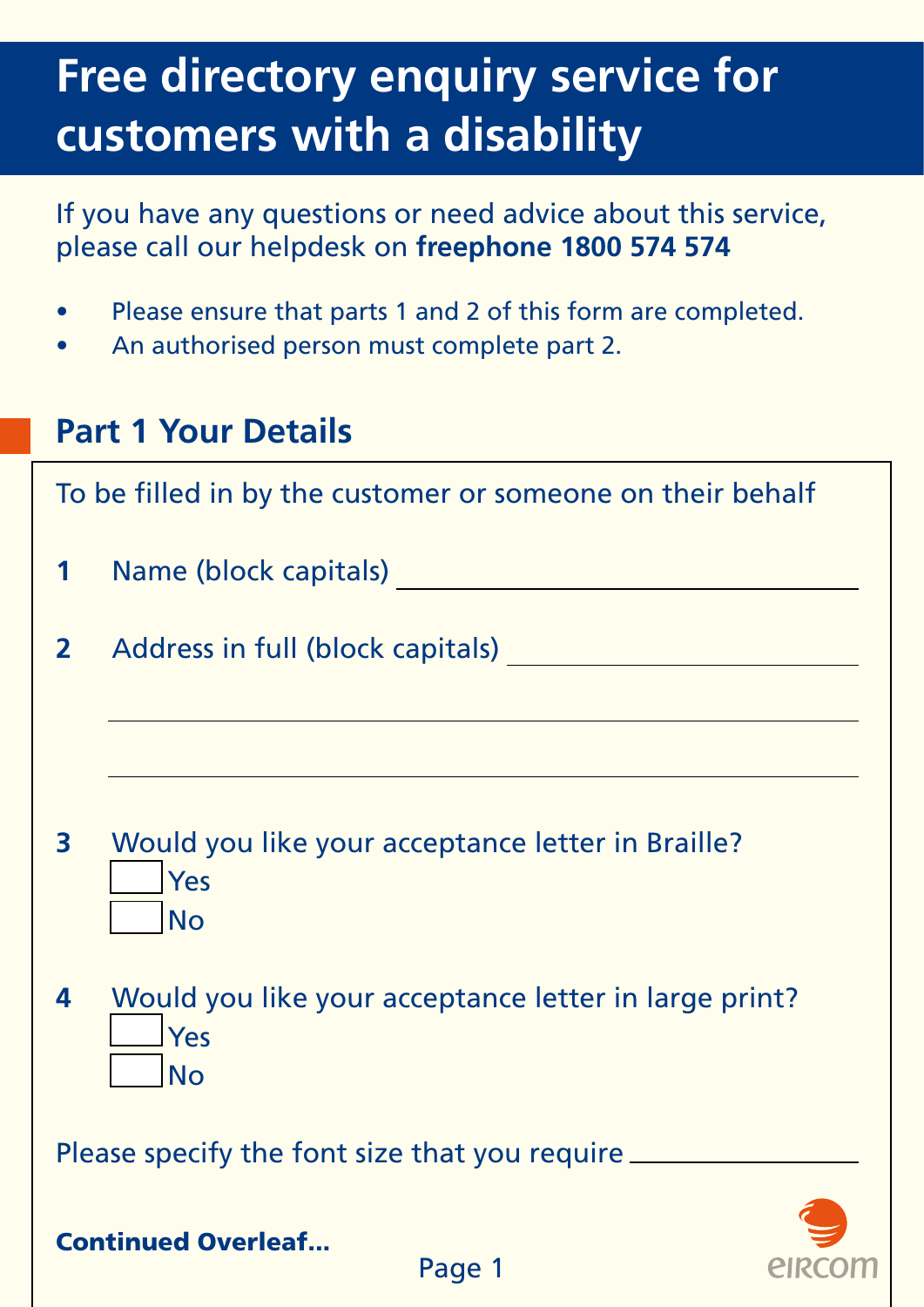| 5. | Please sign and date this form                                                       |
|----|--------------------------------------------------------------------------------------|
|    |                                                                                      |
|    |                                                                                      |
| 6  | If you have completed this form on behalf of the<br>customer please insert your name |
|    | <b>Name</b>                                                                          |
|    |                                                                                      |
|    |                                                                                      |

## **Part 2 Confirmation of Disability**

**The remainder of the form should be filled in by an** 

**authorised person. Please complete in block capitals.**

- Customers cannot certify themselves.
- A doctor, nurse, social worker, optician, or an employee of a voluntary organisation, for example, the Multiple Sclerosis Society, must provide confirmation of disability.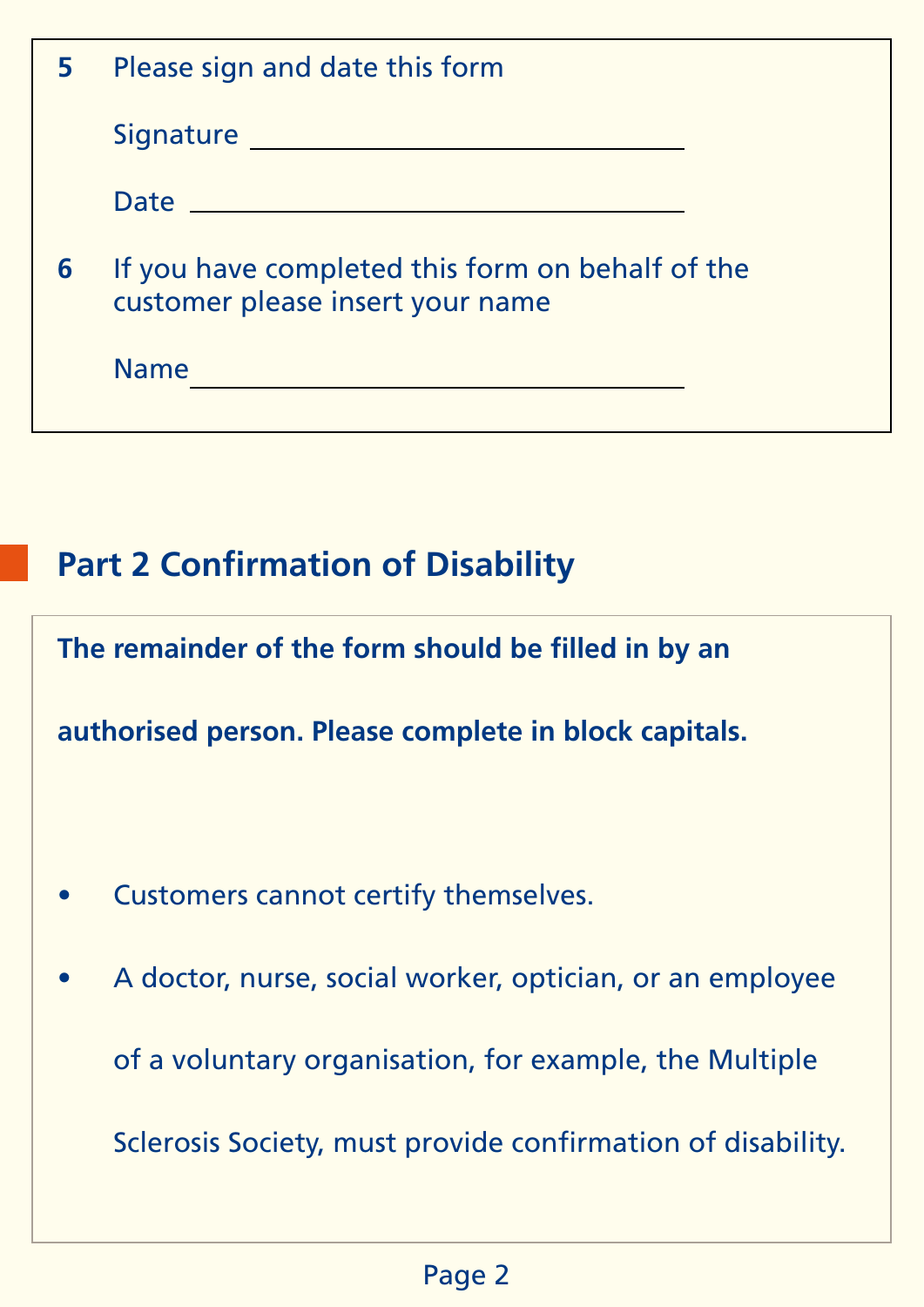**1** I certify that the details in part 1 are correct and that this customer (please write customer's name below) Name should be eligible for the free directory enquiry service as he or she cannot use printed eircom phonebooks due to a sensory or physical disability or medical condition. **2** Please give medical name and details of the medical or physical condition which prevents this person from using the printed eircom phonebook below:

#### Continued Overleaf...